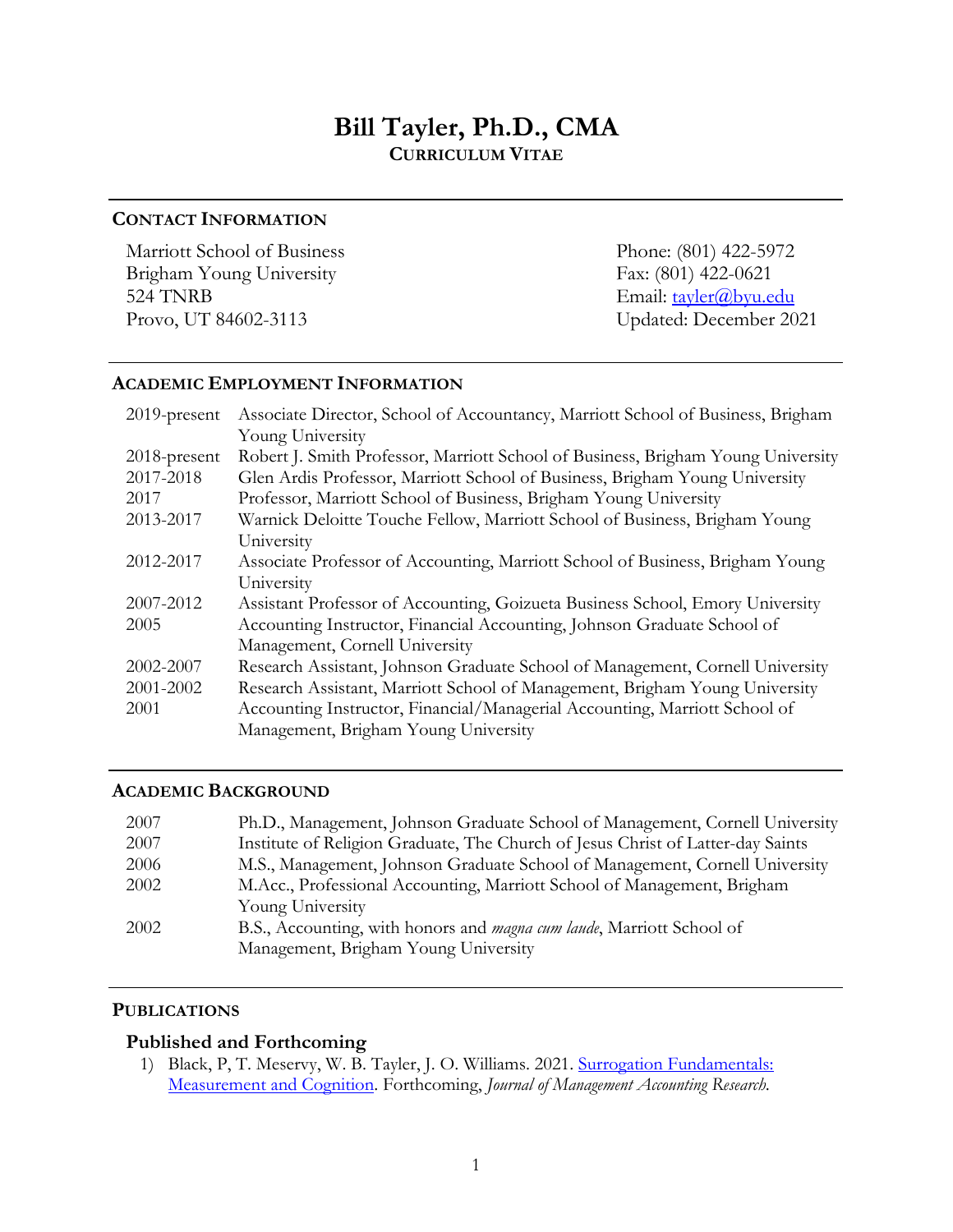- 2) Olson, A., J. Barrick, W. B. Tayler, S. Rajgopal, G. Bai. 2020. Lobbying Expenditures of the Health Sector during the COVID-19 Pandemic. *Journal of General Internal Medicine*, 35(10): 3133-3136.
	- Funded by the BYU Healthcare Industry Research Collaborative, 2020.
	- Media Coverage: *Microsoft News*, *Daily Herald*, *Standard Examiner*, *Daily Mail*, *Brinkwire*, *EureaAlert!*, *MedicalXpress*, *SciTechDaily*, *Laboratory Equipment*
- 3) Garrett, J., W. B. Tayler, G. Bai, M. Socal, Anderson, G. 2020. Naming Convention, Interchangeability, and Patient Interest in Biosimilars. *Diabetes Spectrum*, 33 (3): 273-279.
	- Funded by the BYU Healthcare Industry Research Collaborative, 2020.
- 4) Harris, M.A., W. B. Tayler. 2019. Don't Let Metrics Undermine Your Business. *Harvard Business Review*, 97(5) (cover story).
- 5) Emett, S. A., R. N. Guymon, W. B. Tayler, and D. Young. 2019. Controls and the Asymmetric Stickiness of Norms. *Accounting Horizons*, forthcoming.
	- Excellence in Ethics Best Paper Award, presented by the Excellence in Ethics Research Conference at the University of Notre Dame, 2013.
- 6) Seidel, T. and W. B. Tayler. 2019. International Audit Considerations at Carrefour S.A. *The Journal of Business Cases and Applications*, forthcoming.
- 7) Garrett, J., W. B. Tayler, G. Bai, M. Socal, A. Trujillo, Anderson, G. 2019. Consumer Responses to Price Disclosure in Direct-to-Consumer Pharmaceutical Advertising. *Journal of the American Medical Association*
	- Funded by the BYU Healthcare Industry Research Collaborative, 2018.
	- Media Coverage: *The Wall Street Journal*, *Forbes*, *Bloomberg*, *US News and World Report*, *CNN*, *CNN Health*, *PBS News Hour*, *Stat News*, *UPI*, *Medical Press*, *Healthcare Finance News 1*, *Healthcare Finance News 2*, *Drugs.com*, *Healio*, *Health Day*, *Yahoo News*, *Doctors Lounge*, *St. Louis Post*, *Med India*, *The Medical News*, *AJMC*, *European Pharmaceutical Review*, *BYU News*, *ABC4 News*, *Hospital Review*, *Medical Health News*, *MedCity News*, *EurekAlert!*, *The Science Times*, *The Center for Biosimilars*, *Reasearch and Development*, *MedicineNet*, *Fierce Pharma*, *WebMD*
	- Policy impact: *Medicare and Medicaid Programs; Regulation to Require Drug Pricing Transparency* (2019)
- 8) Garrett, J., J. Livingston, and W. B. Tayler. 2019. Controls and Cooperation in Interactive and Non-Interactive Settings*. Contemporary Accounting Research* 36(4):2494-2515.
	- Accepted to the Contemporary Accounting Research Conference, 2016.
- 9) Tayler, W. B. 2019. Ministering Brothers and Sisters: Being the Message. *Ensign*. Forthcoming.
- 10) Warren, C. S. and W. B. 2019. Tayler. Managerial Accounting. 15e. OH: South-Western, Cengage Learning.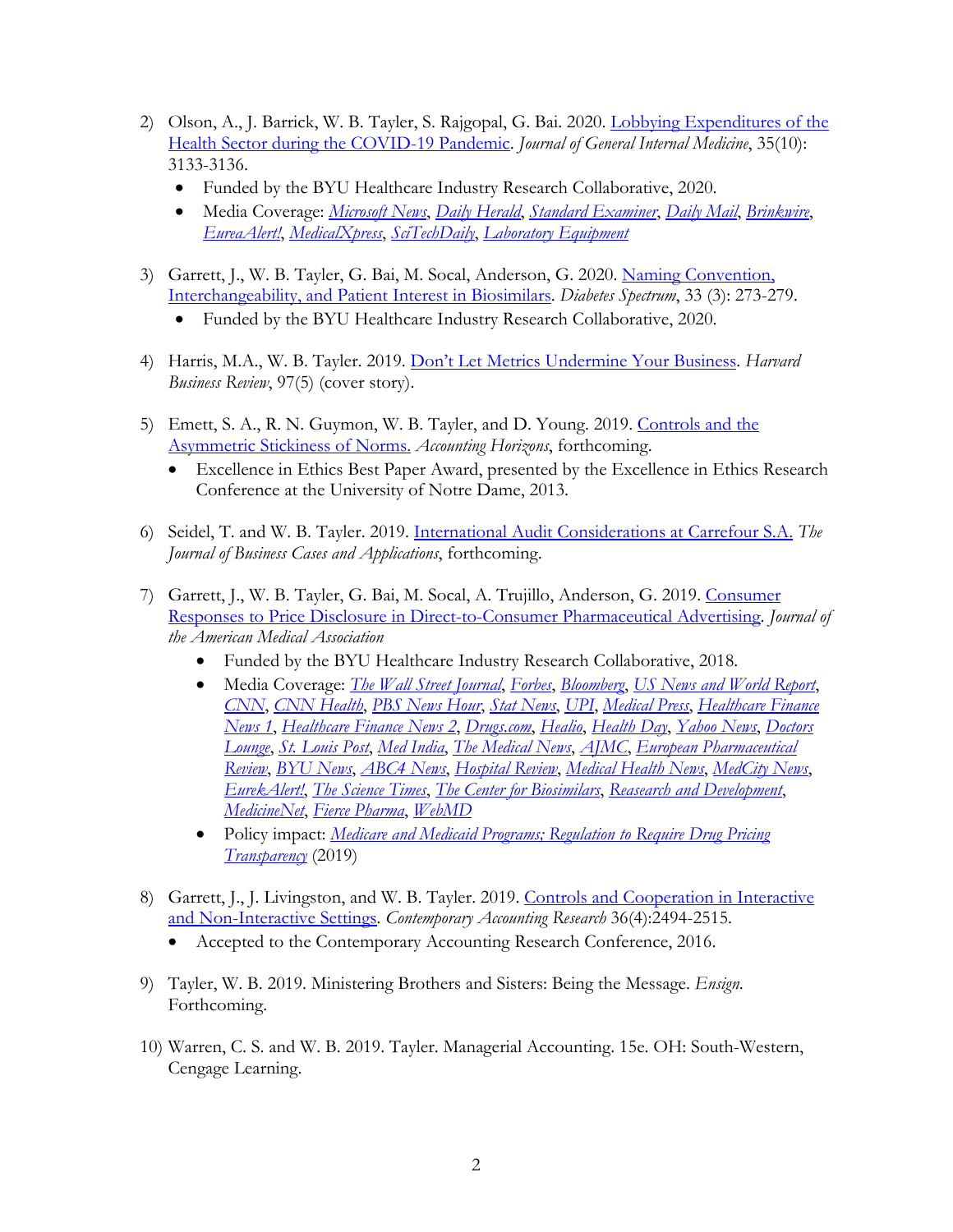- 11) Warren, C. S., J. Jones, and W. B. Tayler. 2019. Financial and Managerial Accounting. 15e. OH: South-Western, Cengage Learning.
- 12) Glover, S. M., D. D. F. Prawitt, and W. B. Tayler. 2018. Professional Judgment at BDO. Conceptual guide monograph for BDO professionals.
- 13) Smith, S. D., M. Swain, W. B. Tayler. 2017. Williams & Jacobs, LLC: A Deposition on Business. *IMA Educational Case Journal* 10(2) Article 2.
- 14) Smith, S. D., M. Swain, W. B. Tayler. 2017. Starting from Scratch. *Strategic Finance* 99(8):57- 61*.*
- 15) Harris, M. A., S. D. Smith, M. Swain, W. B. Tayler. 2016. Pounds of Trouble: Analyzing Exchange Rate Variances. *IMA Educational Case Journal* 9(4) Article 3.
	- Institute of Management Accountants Educational Case Journal Case Writing Competition Silver Award, 2016.
	- Funded by the BYU Ernst and Young Global Mindset Grant, 2015.
- 16) Smith, S. D., W. B. Tayler, and D. F. Prawitt. 2016. The effect of information choice on auditors' judgments and confidence. *Accounting Horizons* 30(3):393-408.
- 17) Smith, S. D., M. Swain, W. B. Tayler. 2016. Profits on Trial at Darby & Larkin, LLC. *Strategic Finance* 98(8):70-77*.*
	- Selected for the IMA Student Case Competition, 2017.
- 18) Christ, M. H., S. A. Emett, W. B. Tayler, and D. A. Wood. 2016. Compensation or Feedback: Motivating Performance in Multidimensional Tasks. *Accounting, Organizations and Society* 50:27-40.
	- Outstanding Emerging Scholar Award, presented by the Accounting, Behavior and Organizations Section of the American Accounting Association, 2013.
- 19) Tayler, W. B. 2015. Self Reliance: Debunking Budgeting Myths. www.MormonChannel.org.
- 20) Kadous, K., W. B. Tayler, J. Thayer, and D. Young. 2014. Individual characteristics and the disposition effect: The opposing effects of confidence and self-regard. *Journal of Behavioral Finance* 15(3):235-250*.*
- 21) Emett, S. A. and W. B. Tayler. 2013. Is Your Strategy Evaluation Biased? The balanced scorecard may be the cause—and the cure. *Strategic Finance* 95(11):27-34 (cover story).
- 22) Choi, J., G. Hecht, and W. B. Tayler. 2013. Strategy selection, surrogation, and strategic performance measurement systems. *Journal of Accounting Research* 51(1):105-133.
	- Outstanding Emerging Scholar Award, presented by the Accounting, Behavior and Organizations Section of the American Accounting Association, 2011.
- 23) Choi, J., G. Hecht, and W. B. Tayler. 2012. Lost in translation: The effects of incentive compensation on strategy surrogation. *The Accounting Review* 87(4):1135-1164.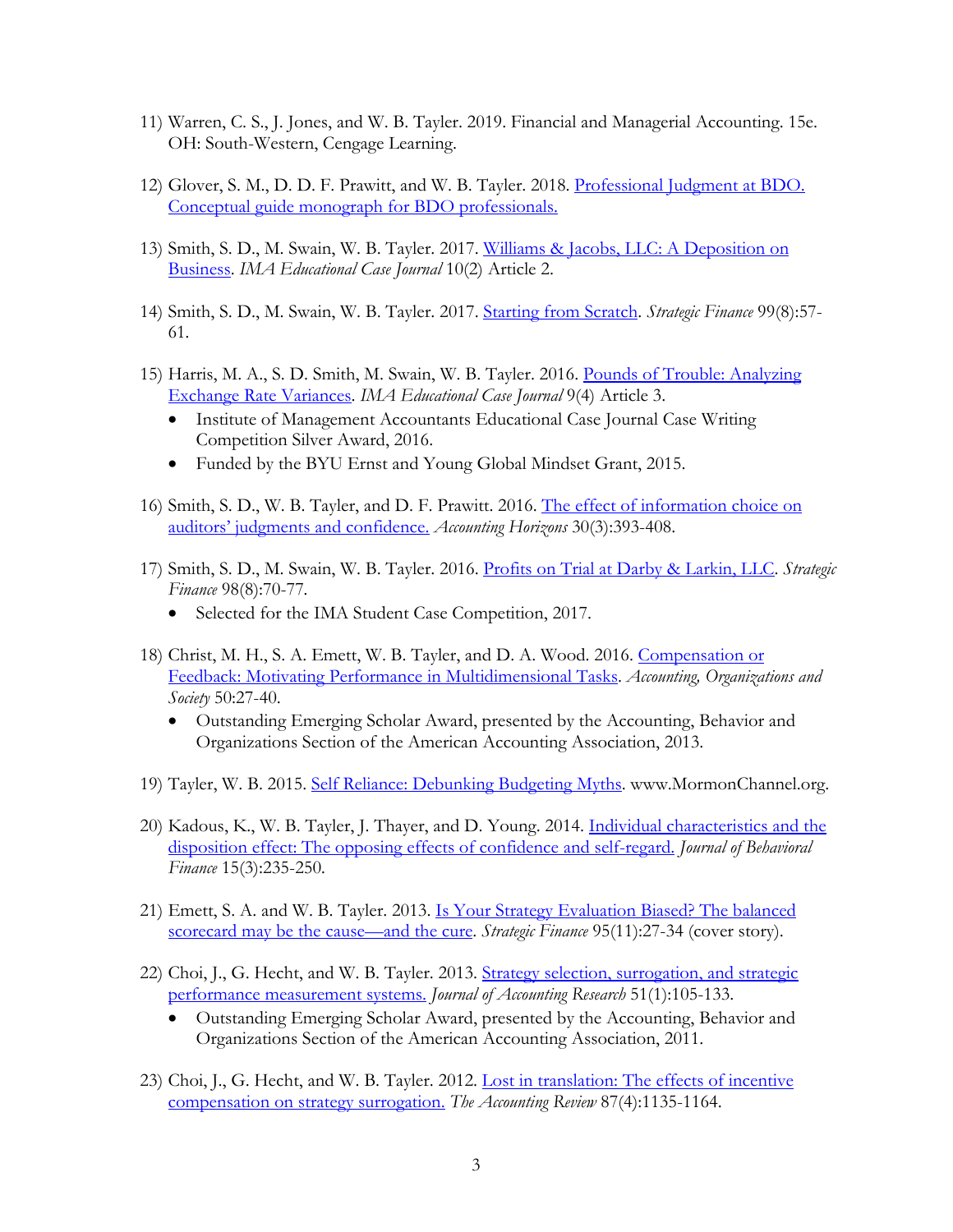- Best Paper Award, presented by the Management Accounting Section of the American Accounting Association, 2010.
- Impact on Management Accounting Practice Award, presented by the American Institute of CPAs, the Chartered Institute of Management Accountants, and the Management Accounting Section of the American Accounting Association, 2014.
- *Wikipedia*: Surrogation.
- Media Coverage: *The Morning Show*, *BYU News*, *Journal of Accountancy*
- 24) Tayler, W. B., and R. J. Bloomfield. 2011. Norms, conformity, and controls. *Journal of Accounting Research* 49(3):753-790.
	- Best Paper Award, presented by the Management Accounting Section of the American Accounting Association, 2011.
	- Finalist of the Glen McLaughlin Prize for Research in Accounting Ethics, 2008.
- 25) Tayler, W. B. 2010. The balanced scorecard as a strategy evaluation tool: The effects of responsibility and causal-chain focus. *The Accounting Review* 85(3):1095-1117.
	- IMA Emerging Scholar Manuscript Award, presented by the Institute of Management Accountants, 2012.
	- Outstanding Doctoral Dissertation Award, presented by the Management Accounting Section of the American Accounting Association and the Institute of Managerial Accountants, 2008.
	- Institute of Management Accounting Doctoral Student Grant Program funding, 2006.
- 26) Bhojraj, S., R. J. Bloomfield, and W. B. Tayler. 2009. Margin Trading, Overpricing, and Synchronization Risk. *Review of Financial Studies* 22 (5):2059-2085.
	- Media Coverage: *BYU News*, *The Daily Universe*, *Fox 13 News*, *The Daily Herald*, *KUTV News*, *KSL News*, *Standard Examiner*
- 27) Bloomfield, R. J., W. B. Tayler, and F. Zhou. 2009. Momentum, reversal, and uninformed traders in laboratory markets. *Journal of Finance* 64 (6):2535-2558.
- 28) Nelson, M. W., and W. B. Tayler. 2007. Information Pursuit in Financial Statement Analysis: Effects of Choice, Effort, and Reconciliation. *The Accounting Review* 82 (3):731-758.

# **Working Papers**

- 29) Black, P, B. Kirwan, T. Meservy, W. B. Tayler, J. O. Williams. 2021. An fMRI Investigation of the Neurocognitive Processing of Strategies and Measures.
	- Funded by the IMA Research Foundation, 2018.
- 30) Tadje, C., and W. B. Tayler. 2021. Misaligned Incentives: Rebates, Coupons, and Pharmaceutical Spending.
- 31) LeCheminant, J. D., J. Price, C. Tadje, and W. B. Tayler. 2021. What Gets Measured Gets Done: Pedometers and Personal Fitness.
	- Funded in part by ORCA grant awarded to coauthor Andrew Peterson, 2016.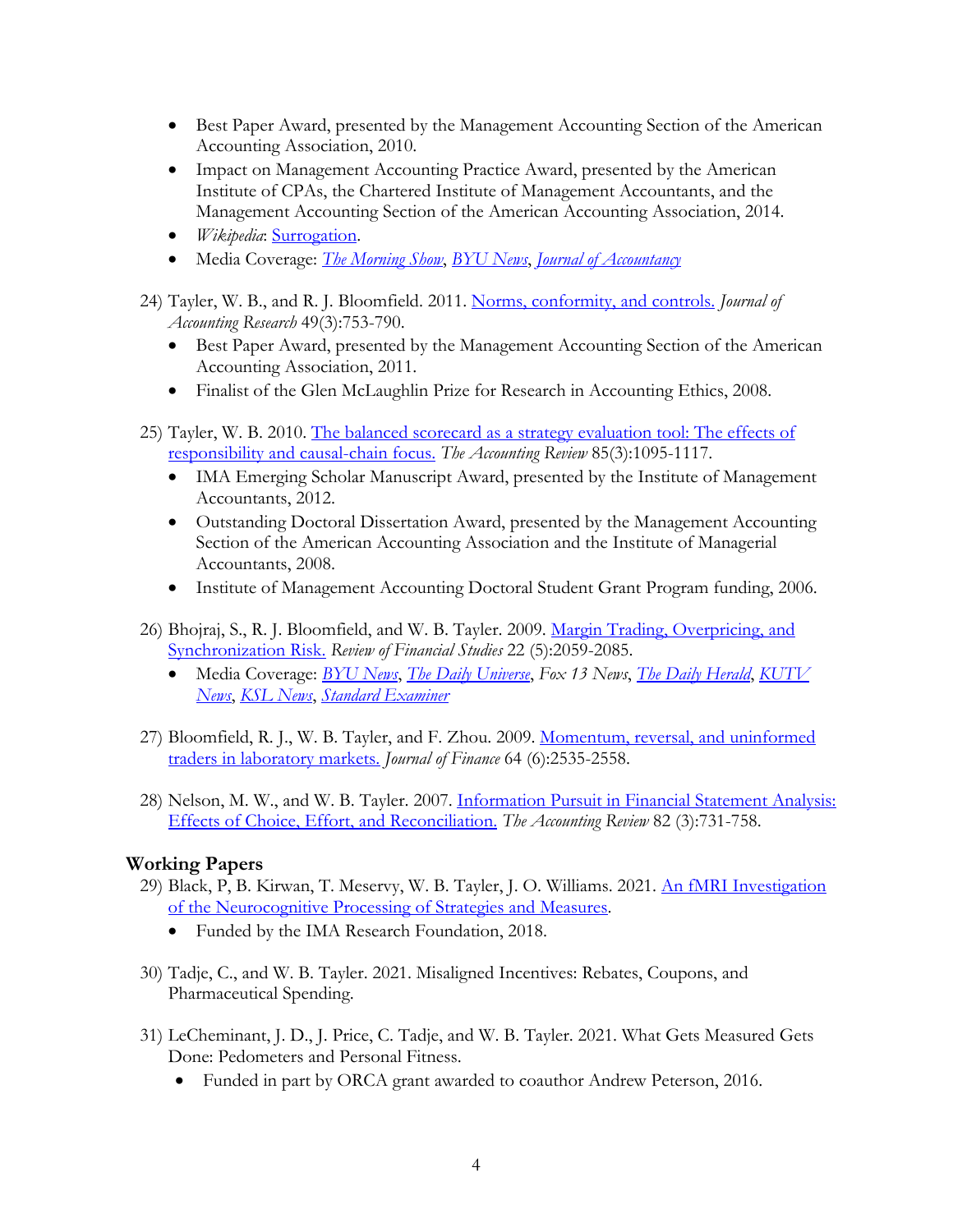- 32) Asay, S., J. Garrett, and W. B. Tayler. 2021. Contracts, Controllability, Fairness, and Misreporting.
- 33) G. Hecht, W. B. Tayler, and K. L. Towry. 2021. Sooner or Later: The Effects of Timing on Managers' Discretionary Weighting of Multiple Performance Measures.
- 34) Loftis, C., Tayler, W. B. and M. Widmer. 2020. Surmountable Barriers to Price Transparency in Healthcare.
- 35) Garrett, J., B. Rowley, S. D. Smith, and W. B. Tayler. 2019. The Effects of Price Transparency and Prosocial Messaging on Patient Engagement.

## **Works in Progress**

- 36) O'Grady, K, L. Novilla, S. Sherinah, N. Blades, W. B. Tayler. Examining COVID-19 Vaccine Hesitancy among Faith Communities of Color.
- 37) Larson, M., W. B. Tayler. The Impact of Second-chance Exams on Student Learning, Preparation, Satisfaction, and Success.
- 38) Smith, S. D., M. Swain, W. B. Tayler. Reconciling Variance Analyses…Finally.
- 39) Hecht, G. and W. B. Tayler. Strategic performance measurement systems and the predictive validity framework.
- 40) Baird, R., D. Hilton, L. Pettit, T. Seamons, S. Steffensen, W. B. Tayler, and B. Willoughby. A Pharmaceutical Solution to Pornography Addiction.
- 41) Fowler, S. and W. B. Tayler. Healthcare Industry Research in Accounting.
- 42) Tayler, W. B. and P. Bassett. Economic Impact of Advanced Care Planning.
- 43) Tayler, W. B. On Surrogation and Operating Distortion.

#### **RESEARCH PRESENTATIONS**

## **University/Conference Presentations**

Wilfrid Laurier University: 2022 (scheduled) Management Accounting Section Meeting: 2011 (Atlanta), 2012 (Houston), 2021 (Virtual) Queens University: 2018 University College Cork: 2018 Maastricht University: 2018 Erasmus University Rotterdam: 2018 European Accounting Association Annual Congress: 2010 (Istanbul), 2011 (Rome), 2014 (Tallinn), 2015 (Glasgow), 2017 (Valencia), 2018 (Milan) Christ University, India: 2018 University of Bern: 2017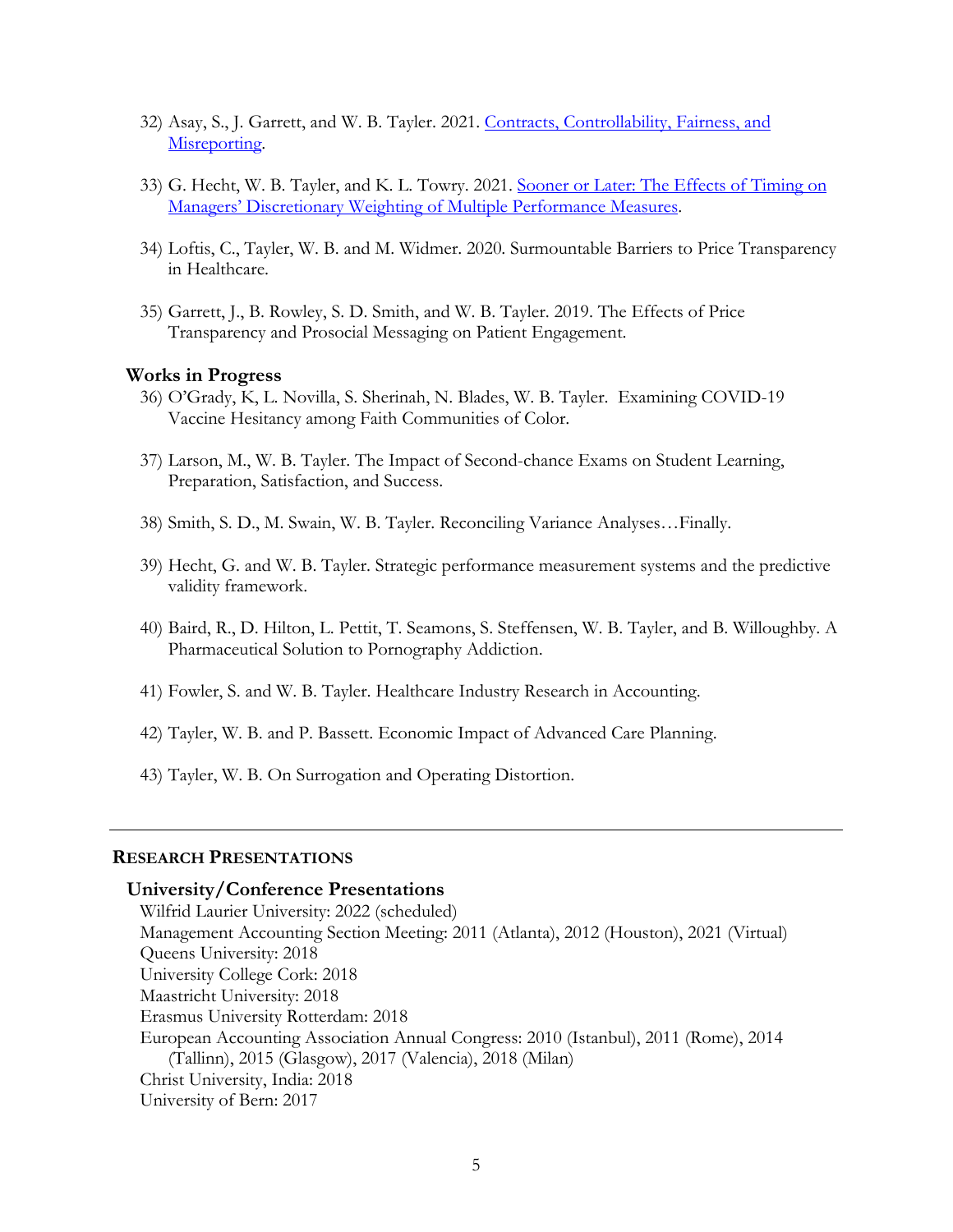Brigham Young University Experiment Brown Bag Series: 2014, 2015, 2016 Charles University in Prague: 2015 Southern Utah University: 2015 New Directions in Management Accounting Research Conference: 2014 (Brussels) Università degli studi di Padova: 2014 American Accounting Association Annual Meeting: 2013 (Anaheim), 2014 (Atlanta) Institute of Management Accountants Annual Conference and Exposition: 2014 (Minneapolis) Ecole hôtelière de Lausanne: 2014 University of Munich: 2014 Western Region Meeting of the American Accounting Association: 2014 (Salt Lake City) Global Management Accounting Research Symposium: 2011 (Sydney), 2013 (Lansing) Faculty Ethics Day, Brigham Young University: 2013 University of Alberta: 2012 Accounting Research Symposium, Brigham Young University: 2004, 2005, 2006, 2007, 2008, 2010, 2012 Emory University Experiment-Based-Research Brown Bag: 2007, 2008, 2010, 2012 Nanyang Technological University: 2012 Auditing Section Meeting: 2012 (Savannah) Iowa State University: 2011 Brigham Young University: 2011 University of South Carolina: 2011 Georgia Institute of Technology: 2011 Accounting, Behavior, and Organizations Section Midyear Meeting: 2011 (Kansas City) Monash University: 2011 University of Melbourne: 2011 Purdue University: 2011 Tilburg University: 2011 The University of Amsterdam: 2010 The University of Waterloo: 2009 The University of Texas at Austin: 2009 The University of Notre Dame: 2007, 2009 Pennsylvania State University: 2008 Michigan State University: 2008 Accounting and Ethics Conference, University of Oklahoma: 2008 Washington University in St. Louis: 2007 The University of Iowa: 2007 The University of Southern California: 2007 The University of Washington: 2007 Emory University: 2007 The University of Illinois at Urbana-Champaign: 2007 The University of Utah: 2007 Indiana University: 2007 The University of Pittsburgh: 2007 Cornell University: 2004, 2005, 2006, 2007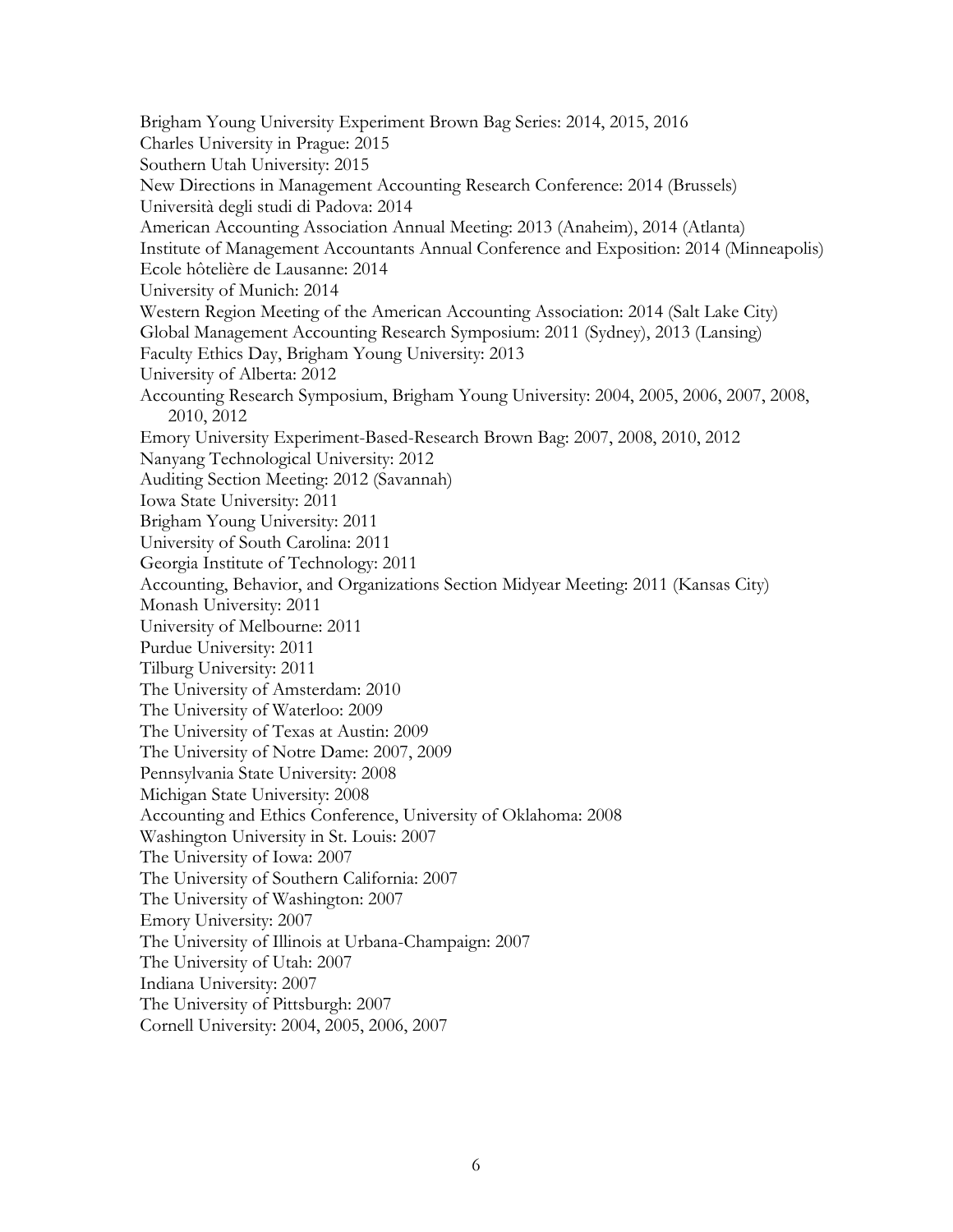# **Presentations by Co-authors**

Management Accounting Section Meeting: 2010 (Seattle), 2013 (New Orleans), 2014 (Orlando), 2017 (San Juan), 2019 (Fort Lauderdale) American Accounting Association Annual Meeting: 2009 (New York), 2012 (Washington D.C.), 2017 (San Diego), 2018 (National Harbor, MD) Indiana University: 2006, 2017 The University of Washington: 2017 Accounting Research Symposium, Brigham Young University: 2008, 2009, 2010, 2014, 2016, 2017, 2019 The University of Texas at Austin: 2012, 2017 Georgia Institute of Technology: 2011, 2017 Midwest Summer Research Conference: 2017 (Madison) The University of Iowa: 2017 Brigham Young University Experiment Brown Bag Series: 2014, 2015, 2016 Contemporary Accounting Research Conference: 2015 (Vancouver) Accounting, Behavior, and Organizations Section Midyear Meeting: 2010 (Denver), 2011 (Kansas City), 2012 (Atlanta), 2013 (San Diego), 2014 (Philadelphia) CPA Canada National Conference: 2014 (Toronto) University of Alberta Accounting Research Conference: 2014 (Alberta) Monash University: 2014 Florida International University: 2014 Maastricht University: 2014 Michigan State University: 2014 Cornell University: 2005, 2006, 2013 Global Management Accounting Research Symposium: 2013 (Lansing) Excellence in Ethics Research Conference, University of Notre Dame: 2013 (South Bend) Wake Forest University: 2013 Erasmus University: 2012, 2013 The University of Illinois at Urbana-Champaign: 2012 Accounting, Behavior, and Organizations Section Midyear Meeting: 2010 (Denver), 2011 (Kansas City), 2012 (Atlanta) Information Systems Section Meeting: 2012 (Scottsdale) Emory University Experiment-Based-Research Brownbag: 2009, 2010, 2011 Bentley University: 2011 The University of Mississippi: 2011 Illinois State University: 2011 Southern Illinois University Carbondale: 2011 University of Wisconsin – Madison: 2011 Northeastern University: 2009 Nicholas Dopuch Accounting Conference: 2007 Stanford University: 2007 Charles River Associates, International: 2006 Harvard Business School: 2005, 2006 Pennsylvania State University: 2006 Massachusetts Institute of Technology: 2006 University of Tennessee: 2006 Michigan State University: 2005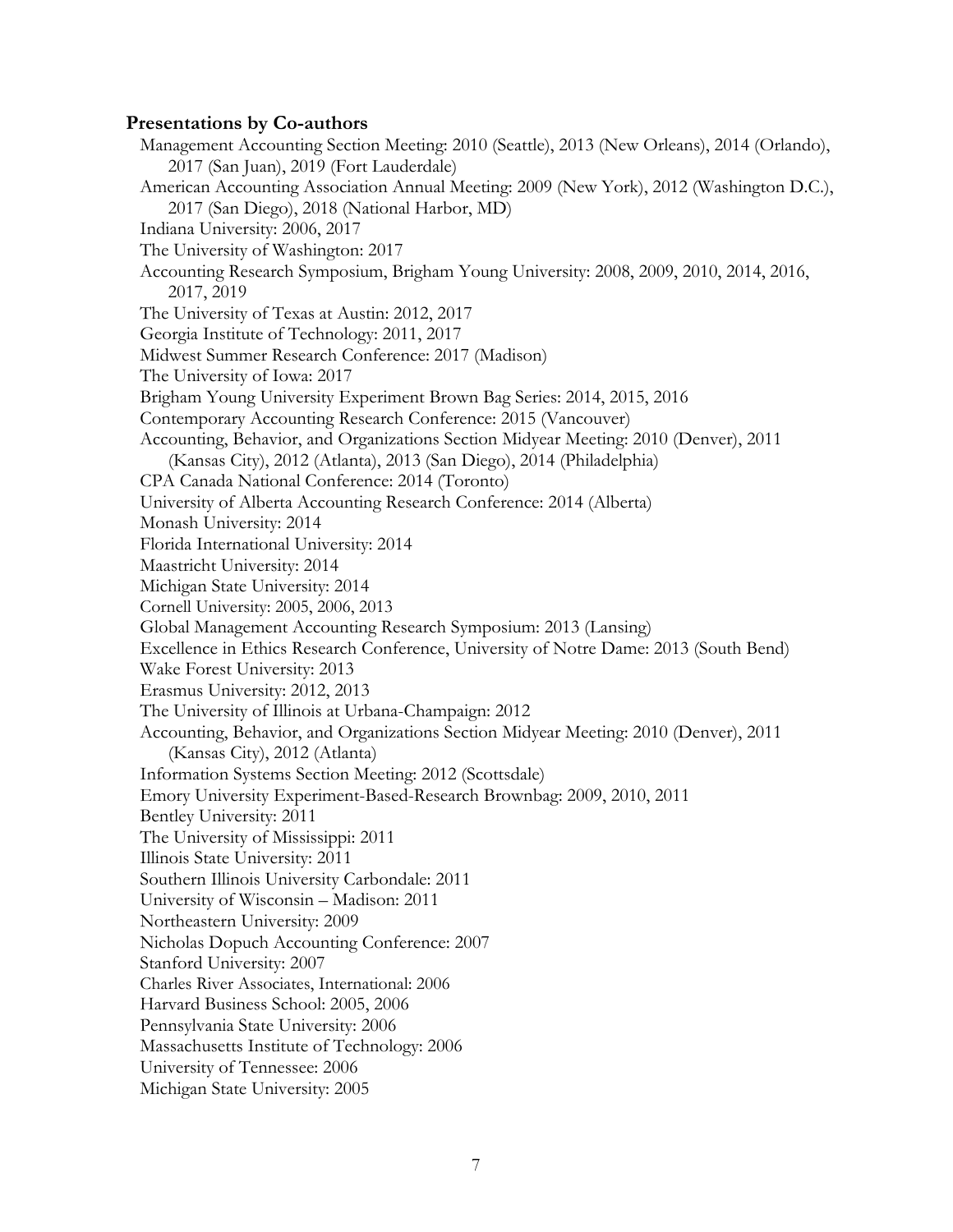## **RESEARCH AWARDS AND GRANTS**

IMA Academic Research Grant for "Surrogation: The Roles of Measurement and Cognitive Effort," 2018.

ORCA Grant awarded to research assistant Andrew Peterson for his work on our coauthored project, "What Gets Measured Gets Done: Pedometers and Personal Fitness," 2016.

Scholarly Excellence Award, presented by the Marriott School of Management, 2015.

- Impact on Management Accounting Practice Award, presented by the American Institute of CPAs, the Chartered Institute of Management Accountants, and the Management Accounting Section of the American Accounting Association, for "Lost in Translation: The effects of incentive compensation on strategy surrogation," 2014
- Excellence in Ethics Best Paper Award, presented by the Excellence in Ethics Research Conference at the University of Notre Dame, for "Defining deviancy down: The development of social norms under imperfect controls," 2013
- Outstanding Emerging Scholar Award, presented by the Accounting, Behavior and Organizations Section of the American Accounting Association for "Using internal controls and incentive compensation to motivate employees in a multidimensional task," 2012
- IMA Emerging Scholar Manuscript Award, presented by the Institute of Management Accountants for "The Balanced Scorecard as a Strategy-Evaluation Tool: The Effects of Implementation Involvement and a Causal-Chain Focus," 2012
- Outstanding Emerging Scholar Award, presented by the Accounting, Behavior and Organizations Section of the American Accounting Association for "Strategy selection, surrogation, and strategic performance measurement systems," 2011
- Best Paper Award, presented by the Management Accounting Section of the American Accounting Association for "Norms, Conformity, and Controls," 2011

Alumni Award for Excellence in Research, presented by the Goizueta Business School, 2010

Best Paper Award, presented by the Management Accounting Section of the American Accounting Association for "Lost in Translation: The effects of incentive compensation on strategy surrogation," 2010

Dean's Research Grant Award presented by the Goizueta Business School, 2007, 2008, 2009, 2010

- Outstanding Doctoral Dissertation Award, presented by the Management Accounting Section of the American Accounting Association and the Institute of Managerial Accountants for "The Balanced Scorecard as a Strategy Evaluation Tool: The Effects of Responsibility and Causal-Chain Focus," 2008
- Finalist of the Glen McLaughlin Prize for Research in Accounting Ethics for "Norms, Conformity, and Controls," 2008
- Institute of Management Accounting Doctoral Student Grant for "The Balanced Scorecard as a Strategy Evaluation Tool: The Effects of Responsibility and Causal-Chain Focus," 2006

## **TEACHING AWARDS AND GRANTS**

MBA Multiplier, Marriott School of Business, 2017-2018

Institute of Management Accountants Educational Case Journal Case Writing Competition Silver Award, 2016

Brigham Young University Faculty Center Course Development Grant, 2013

Crystal Apple Award: The William H. Fox Award for Emerging Excellence, presented by Emory University, 2011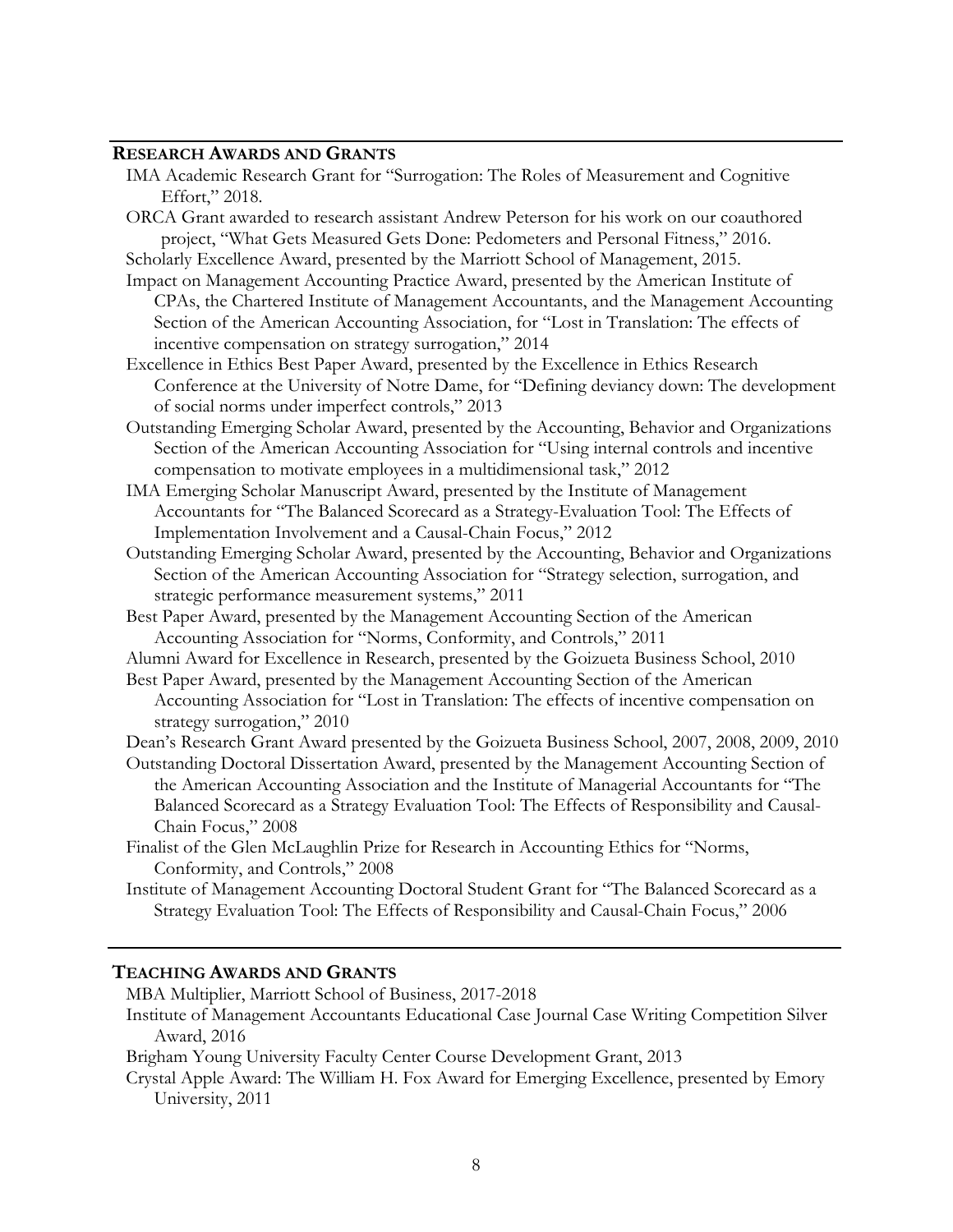Teaching Honor Roll Recognition for Excellence in Teaching, Johnson Graduate School of Management, Cornell University, 2005

## **EDUCATIONAL AWARDS AND HONORS**

Institute of Certified Management Accountants: CMA Exam Distinguished Performance, 2014 American Accounting Association Doctoral Consortium Fellow, 2005 Graduated with Honors from Marriott School of Management, Brigham Young University, Thesis: "Linking Strategy to Budget: Factors Affecting the Success of Performance-Based Budgeting at Brigham Young University," 2002 Graduated Magna cum Laude, Marriott School of Management, Brigham Young University, 2002 Glenn E. and Geraldine Hill Scholar, Marriott School of Management, Brigham Young University, 2002 Lewis M. Jones Scholar, Marriott School of Management, Brigham Young University, 2001-2002 Phi Kappa Phi Honor Society, 2001-2002 Robert K. Thomas Scholar, Honors Program at Brigham Young University, 2001 School of Accountancy and Information Systems Scholar, Marriott School of Management, Brigham Young University, 2001 Trustees Scholar, Brigham Young University, 1995-2001 Eagle Scout, 1995

## **MENTORED LEARNING**

Research Supervisor of Spencer Vogrinec, 2021-present Research Supervisor of Pierce Bassett, 2021-present Honors Thesis Advisor for Autumn Clark, Brigham Young University, 2021-present Research Supervisor of Emily Vela-Nelson, 2020-2021 Research Supervisor of Corrine Richter, 2019-2021 Research Supervisor of Joshua Andreason, 2019-2020 Research Supervisor of Brandon Sonnefeld, 2019-2020 Dissertation Committee Member for Paul Black, University of South Carolina, 2018-2020 Research Supervisor of Christian Tadje, 2018-2020 Research Supervisor of Logan Pettit, 2018-2020 Research Supervisor of Emily Hakes, 2019 Research Supervisor of Jared Moon, 2019 Research Supervisor of Matt Widmer, 2018-2019 Research Supervisor of Blake Rowley, 2017-2019 Directed Individual Study for Dandan Zhao, 2017-2018 Directed Individual Study for Greg McDavitt, 2017-2018 Directed Individual Study for Jeff Knudsen, 2017-2018 Research Supervisor of Michael Harris, 2016-2018 Research Supervisor of Madelyn Dial, 2017-2018 Research Supervisor of Kyle Sopp, 2016-2018 Research Supervisor of Joseph Pearson, 2016-2018 Research Supervisor of Andrew Peterson, 2015-2016 Research Supervisor of Angel Bird, 2016 Research Supervisor of RJ Mattei, 2014-2016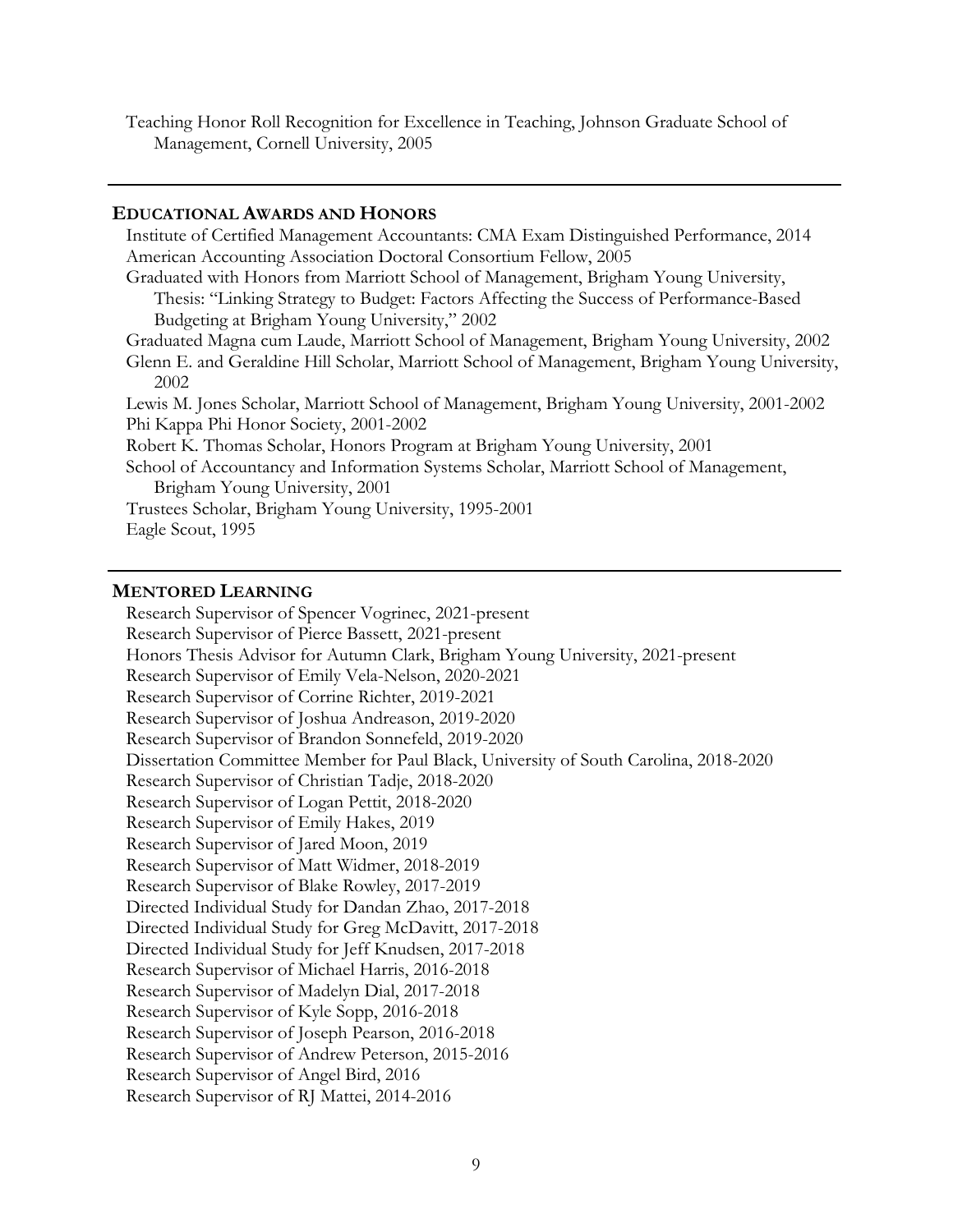Honors Thesis Advisor for Nathan Larson, Brigham Young University, 2014-2016 Research Supervisor of Truman Rowley, 2014-2015 Dissertation Committee Member for Jace Garrett, Bentley University, 2014-2015 Research Supervisor of Jeffrey Williams, 2014-2015 Research Supervisor of Steven Mitsuda, 2013-2015 Research Supervisor of Paul Black, 2013-2015 Research Supervisor of Matt Prawitt, 2013-2014 Research Supervisor of Greg Richins, 2012-2013

## **PROFESSIONAL SERVICE**

#### **Committees**

| Best Paper Award Selection Committee Chair, Management Accounting Section, American        |  |
|--------------------------------------------------------------------------------------------|--|
| Accounting Association Annual Meeting: 2018                                                |  |
| Early Career Research Award Selection Committee, Management Accounting Section, American   |  |
| Accounting Association Annual Meeting: 2017                                                |  |
| Best Paper Award Selection Committee, Management Accounting Section, American              |  |
| Accounting Association Annual Meeting: 2011, 2012, 2016                                    |  |
| Best Paper Award Selection Committee, Management Accounting Section, American              |  |
| Accounting Association Annual Meeting: 2014                                                |  |
| Management Accounting Section Publications Committee: 2013-2014                            |  |
| President's Strategy Advisory Board, Management Accounting Section: 2011-2013              |  |
| Discussant                                                                                 |  |
| Global Management Accounting Research Symposium: 2010 (Lansing), 2015 (Copenhagen),        |  |
| $2016$ (Lansing)                                                                           |  |
| Management Accounting Section Midyear Meeting: 2009 (St. Petersburg), 2012 (Houston), 2015 |  |
| (Newport Beach)                                                                            |  |

New Directions in Management Accounting Research Conference: 2014 (Brussels)

Western Region Meeting of the American Accounting Association: 2014 (Salt Lake City)

American Accounting Association Annual Meeting: 2008 (Anaheim), 2010 (San Francisco), 2011 (Denver), 2013 (Anaheim)

## **Director**

Institute of Management Accountants, Research Foundation Associate Director of Academic Affairs: 2018-2020 Institute of Management Accountants, Research Foundation Director: 2014-2018 Management Accounting Section Midyear Meeting Co-Director: 2015-2017

#### **Editor**

*Journal of Management Accounting Research* (ad hoc editor): 2018 *Behavioral Research in Accounting* (editor): 2020-present

#### **Editorial Board**

*The Accounting Review*: 2013-present *Accounting, Organizations and Society*: 2013-present *Management Accounting Research*: 2015-present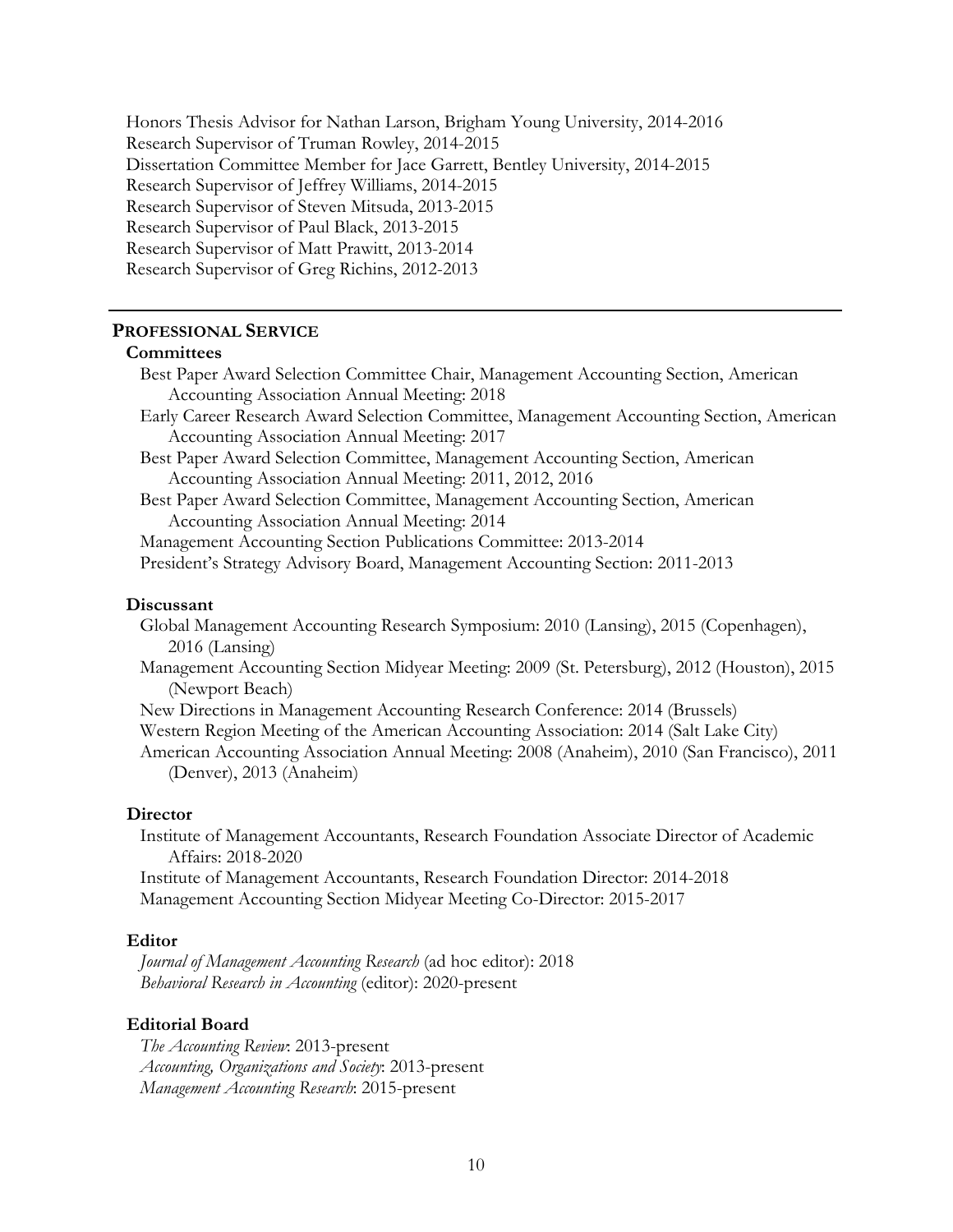## **Faculty Resident**

Accounting, Behaviors, and Organizations Section Doctoral Colloquium: 2015 (Nashville) Management Accounting Section Doctoral Colloquium: 2012 (Houston)

## **Judge**

Accounting and Finance Track: International Conference on Sustaining a Competitive Edge on the Changing Global Scenario – Challenges, Practices and Innovations: 2018 (Bangalore, India)

## **Moderator**

Brigham Young University Accounting Research Symposium: 2014, 2015, 2018 European Accounting Association Annual Congress: 2015 (Glasgow) Management Accounting Section Midyear Meeting: 2012 (Houston)

## **Panelist**

- "The Future of Accounting in the Era of Artificial Intelligence," International Conference on Sustaining a Competitive Edge on the Changing Global Scenario – Challenges, Practices and Innovations: 2018 (Bangalore, India)
- "IMA Research Foundation Grants," Management Accounting Section Midyear Meeting: 2016 (Dallas)
- "Mundane Realism Panel," American Accounting Association Annual Meeting: 2014 (Atlanta)
- "IMA Academic Endorsement Program—Join the Club!" IMA Campus Advocate Webinar Series: 2013
- "Providing and Responding to Reviews and Research Paper Discussions," Management Accounting Section Doctoral Colloquium: 2012 (Houston)
- "Innovation in Accounting Education," American Accounting Association Annual Meeting: 2007 (Chicago)

## **Speaker**

- "Are Metrics Undermining Your Business?" Health Information Technology (HIT) and Quality forum: Using HIT to Future-Proof Your Center: 2019 (Glen Allen)
- "The New Science of Judgment and Decision Making," Utah Government Auditor's Association: 2018 (Salt Lake City)
- Keynote Speaker for Novarad Executive Team Meeting: 2018 (Pleasant Grove)
- "The Balanced Scorecard: Yesterday, Today, and Tomorrow," TACTYC Conference, 2018 (Tampa)
- "It Takes a Village to Lift a Car: Finding and Accepting Help to Heal," Brigham Young University Widows and Widowers Conference: 2018 (Provo)
- "Service and Choice," Commencement Address, Christ University 2018 (Bangalore)
- "Education, Certification, and Leadership," Christ University 2018 (Bangalore)
- "The Future of Accounting in the Era of Artificial Intelligence," Christ University 2018 (Bangalore)
- "The New Science of Decision Making," Utah Association of CPAs Accounting & Auditing Conference: 2017 (Salt Lake City)
- "The New Science of Decision Making," Insurance Accounting and Systems Association: 2017 (Salt Lake City)
- "Mastering Decision Making and Overcoming Bias," Western Region Captive Insurance Association: 2017 (Salt Lake City)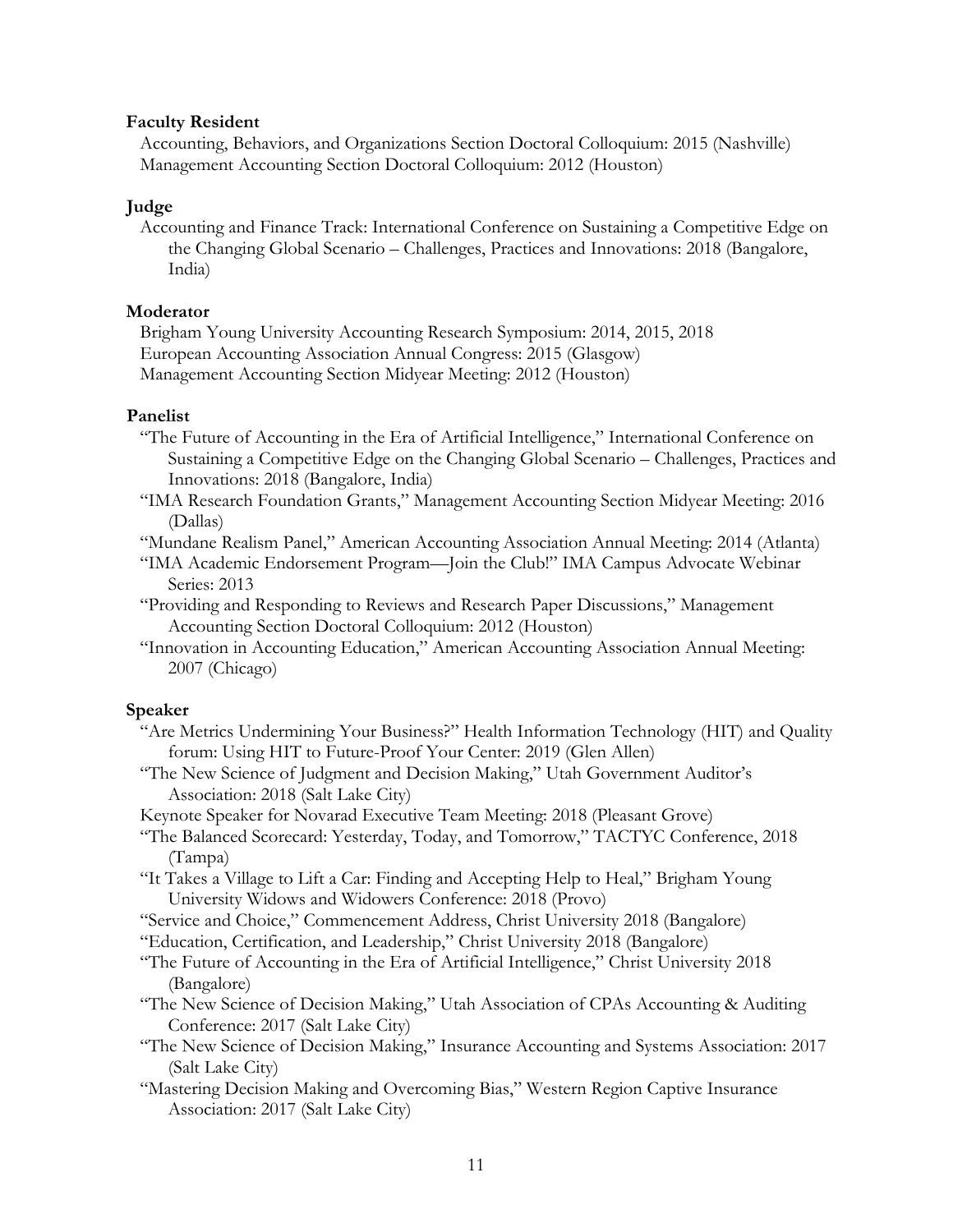"The New Science of Judgment and Decision Making," Institute of Management Accountants Student Leadership Conference: 2016 (Detroit)

 "The New Science of Judgment and Decision Making," Brigham Young University MBA Career Boost: 2016 (Salt Lake City)

"Juggling Knives: How to Not Get Stabbed," Accounting, Behaviors, and Organizations Section Doctoral Colloquium: 2015 (Nashville)

 "The Evolution, State of the Art, and Primary Pitfalls of Strategic Performance Measurement Systems," Controller's Best Practices Conference: 2014 (Columbia)

Keynote Speaker for the Goizueta Business School Undergraduate Commencement: 2012 (Atlanta)

"New Faculty Challenges," Management Accounting Section Doctoral Colloquium: 2009 (St. Petersburg)

## **Reviewer**

*Accounting Horizons Accounting, Organizations and Society The Accounting Review Advances in Accounting Behavioral Research Behavioral Research in Accounting Borsa Istanbul Review Center for Growth and Opportunity at Utah State University Contemporary Accounting Research Eurasian Business Review European Accounting Review IMA Educational Case Journal International Journal of Information Technology & Decision Making Issues in Accounting Education Journal of Accounting Research Journal of Applied Accounting Research Journal of Financial Markets Journal of Management Accounting Research Management Accounting Research Management Science North American Journal of Economics and Finance Review of Accounting Studies Review of Financial Studies* IMA and MAS Teaching Case Conference 2017 (Naperville) Management Accounting Section Midyear Meeting: 2009 (St. Petersburg), 2010 (Seattle), 2012 (Houston), 2013 (New Orleans), 2015 (Newport Beach), 2016 (Dallas), 2017 (San Juan), 2018 (Scottsdale), 2020 (Houston) Financial Accounting Reporting Section Midyear Meeting: 2016 (Newport Beach) Journal of Management Accounting Research Conference: 2011 (Atlanta), 2013 (New Orleans), 2015 (Newport Beach) American Accounting Association Annual Meeting: 2010 (San Francisco), 2011 (Denver), 2012 (Washington, D.C.), 2013 (Anaheim), 2014 (Atlanta) Accounting, Behavior, and Organizations Section Midyear Meeting: 2010 (Denver)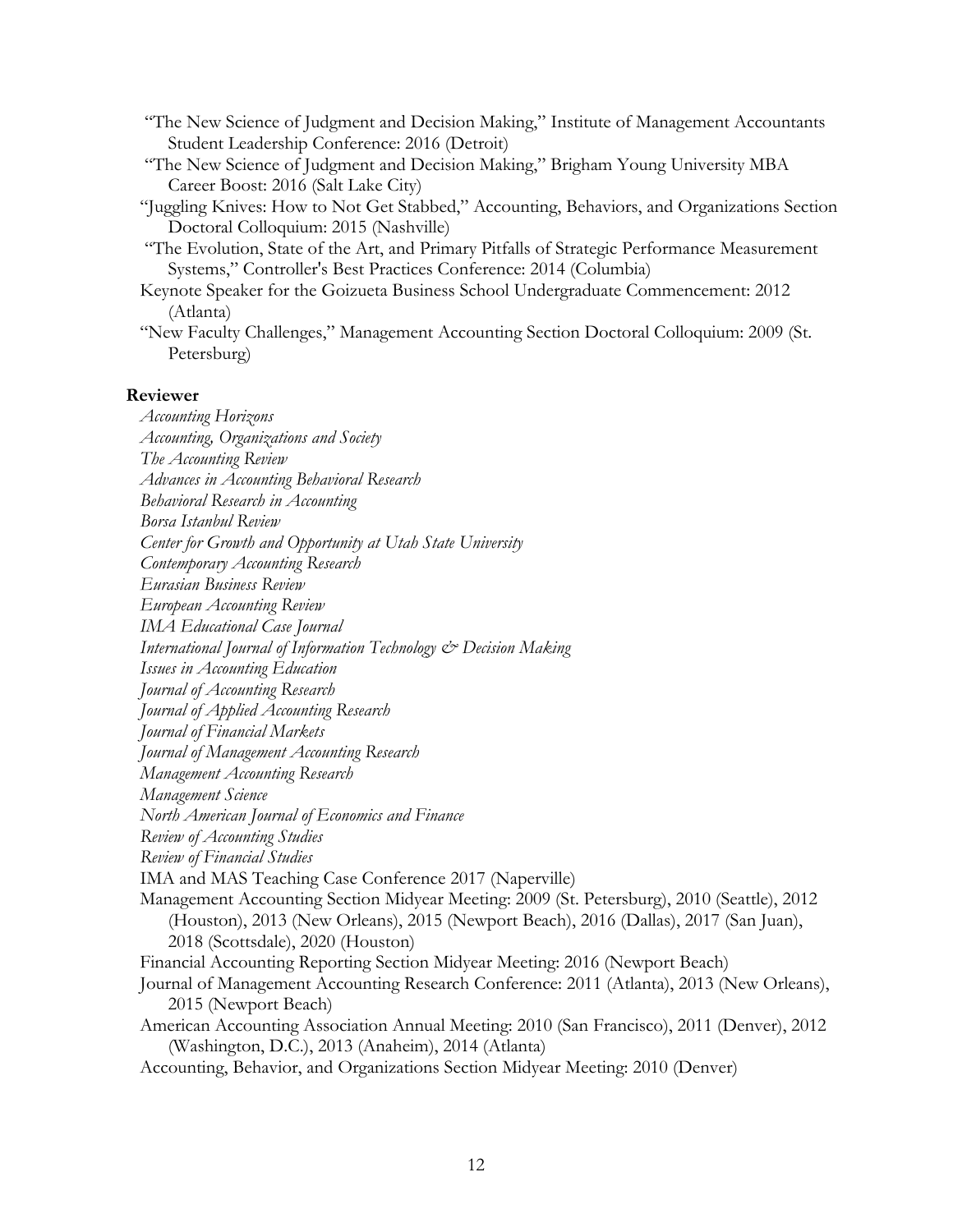# **UNIVERSITY SERVICE**

School of Accountancy Recruiting Committee Chair: 2020-present Marriott School of Business Minors Committee: 2020-present Marriott School of Business Classroom Technology Committee: 2020-present School of Accountancy Associate Director: 2019-present School of Accountancy Graduate Admissions Committee: 2019-present Healthcare Industry Network Conference Committee: 2019-present Healthcare Industry Association Faculty Advisor: 2017-present Healthcare Leadership Collaborative Director: 2016-present School of Accountancy Curriculum Committee: 2016-present Ph.D. Prep Track Committee: 2015-present Institute of Management Accountants Campus Advocate: 2013-present

- "Campus Profile: BYU Student Chapter," *IMA Campus Connection*, November 19, 2015.
- "IMA Endorses Accounting Programs at Michigan State University and Brigham Young University," *IMA Campus Connection*, January 30, 2014. School of Accountancy Rank and Status Committee: 2018-2019 School of Accountancy Junior Core Revision Committee Chair: 2019 School of Accountancy Curriculum Task Force: 2018-2019 School of Accountancy Scholarships Committee: 2012-2019 Management Accounting Jr. Core Course Coordinator: 2015-2017 School of Accountancy Research Workshops Committee: 2015-2017 ORCA Review Committee Member: 2014-2017 Institute of Management Accountants Faculty Advisor: 2017 Healthcare Industry Initiative Committee: 2015-2016 Experimental Brown Bag Series Co-Chair: 2014-2016 Institute of Management Accountants Faculty Co-Advisor: 2013-2014 Spirit of the School of Accountancy Strategic Initiative Team: 2013-2014 School of Accountancy Socials Committee: 2012-2014 Behavioral Lab Faculty Director: 2011-2012 Association of Latino Professionals in Finance and Accounting, Faculty Advisor: 2011-2012 Research Committee: 2008-2011 Accounting Ph.D. Internal Program Review Committee: 2008-2009

## **PROFESSIONAL CONSULTING**

Dorsey & Whitney, LLP: 2018-2020 Korral Kool: 2018-2019 BDO: 2017-2018 Intermountain Healthcare: 2017-2018 Business Learning Software, Inc.: 2015-2017 KPMG: 2015-2017 Accenture: 2015-2016 Cause for Hope: 2013-2014